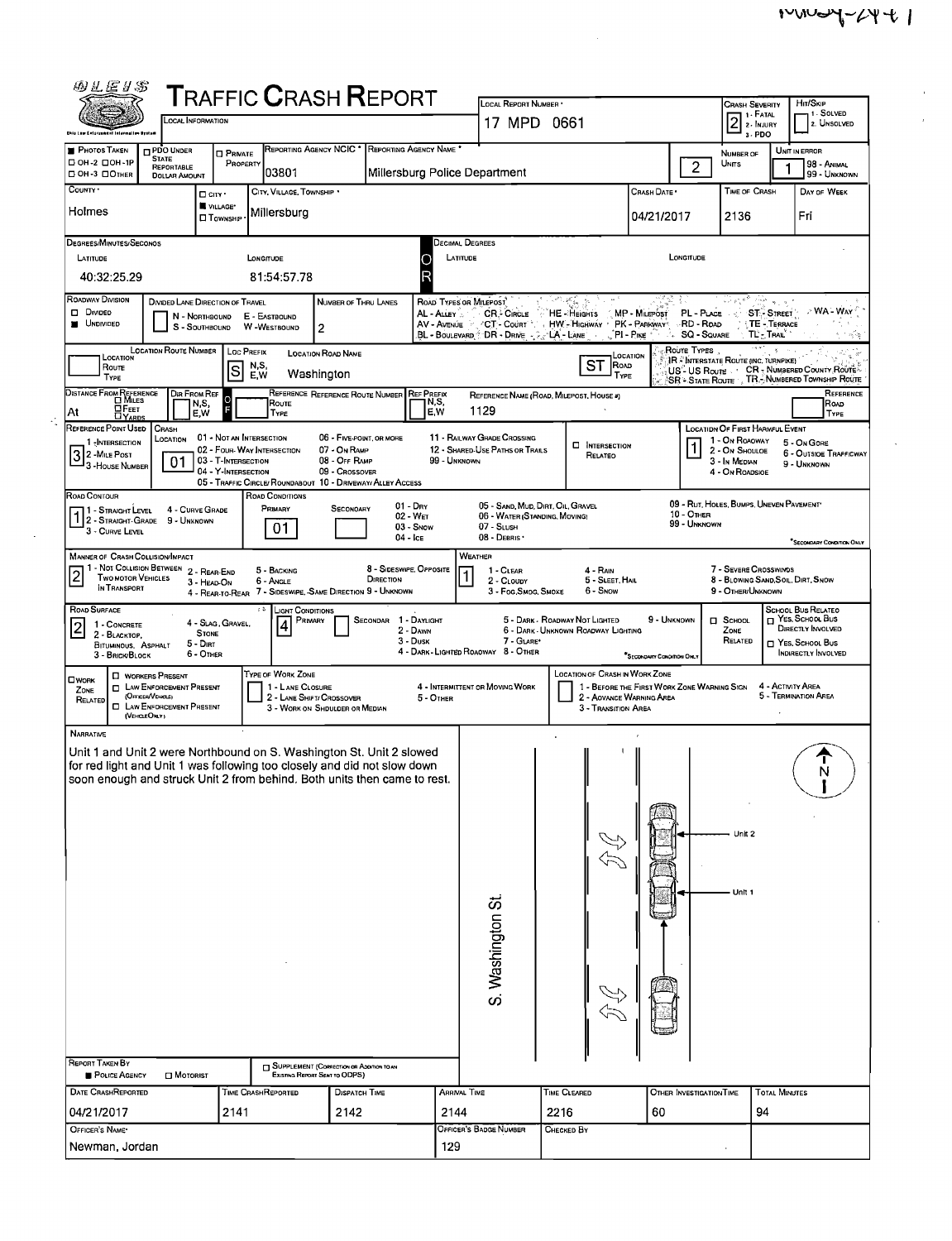|                                                                                                                                   | UNIT                                                                        |                                                                        |                                                                                                                                                          |                                                                                                                                |                                                                                   |                                                                               |                                                                                                                                  |                                                                 |                                                                                                                         |                                                         |                                                                                                                                |  |  |  |
|-----------------------------------------------------------------------------------------------------------------------------------|-----------------------------------------------------------------------------|------------------------------------------------------------------------|----------------------------------------------------------------------------------------------------------------------------------------------------------|--------------------------------------------------------------------------------------------------------------------------------|-----------------------------------------------------------------------------------|-------------------------------------------------------------------------------|----------------------------------------------------------------------------------------------------------------------------------|-----------------------------------------------------------------|-------------------------------------------------------------------------------------------------------------------------|---------------------------------------------------------|--------------------------------------------------------------------------------------------------------------------------------|--|--|--|
|                                                                                                                                   |                                                                             |                                                                        |                                                                                                                                                          |                                                                                                                                | <b>LOCAL REPORT NUMBER</b>                                                        |                                                                               |                                                                                                                                  |                                                                 |                                                                                                                         |                                                         |                                                                                                                                |  |  |  |
|                                                                                                                                   |                                                                             |                                                                        |                                                                                                                                                          | OWNER PHONE NUMBER                                                                                                             |                                                                                   | 17 MPD 0661<br><b>DAMAGE SCALE</b>                                            |                                                                                                                                  | <b>DAMAGE AREA</b>                                              |                                                                                                                         |                                                         |                                                                                                                                |  |  |  |
| UNIT NUMBER                                                                                                                       | OWNER NAME: LAST, FIRST, MIDDLE ( C SAME AS DRIVER )<br>Bretz, Jason, J     |                                                                        |                                                                                                                                                          |                                                                                                                                |                                                                                   |                                                                               |                                                                                                                                  |                                                                 | FRONT                                                                                                                   |                                                         |                                                                                                                                |  |  |  |
| OWNER ADDRESS: CITY, STATE, ZIP                                                                                                   |                                                                             | <b>SAME AS DRIVER</b> )                                                |                                                                                                                                                          |                                                                                                                                |                                                                                   |                                                                               |                                                                                                                                  |                                                                 | 3<br>1 - None                                                                                                           |                                                         |                                                                                                                                |  |  |  |
|                                                                                                                                   | 127 E Adams St. Apt. B1, Millersburg, OH, 44654                             |                                                                        |                                                                                                                                                          |                                                                                                                                |                                                                                   |                                                                               |                                                                                                                                  |                                                                 |                                                                                                                         |                                                         |                                                                                                                                |  |  |  |
| LP STATE LICENSE PLATE NUMBER                                                                                                     |                                                                             |                                                                        |                                                                                                                                                          | <b>VEHICLE IDENTIFICATION NUMBER</b>                                                                                           |                                                                                   |                                                                               |                                                                                                                                  | # Occupants                                                     | 2 - MINOR                                                                                                               |                                                         |                                                                                                                                |  |  |  |
| OН<br>GPS4420                                                                                                                     |                                                                             |                                                                        |                                                                                                                                                          | JF1GE61669H500433                                                                                                              |                                                                                   |                                                                               | VEHICLE COLOR                                                                                                                    |                                                                 | 3 - FUNCTIONAL                                                                                                          |                                                         | α<br>п                                                                                                                         |  |  |  |
| <b>VEHICLE YEAR</b><br>2009                                                                                                       | <b>VEHICLE MAKE</b><br>Subaru                                               |                                                                        | VEHICLE MODEL<br>Impreza                                                                                                                                 |                                                                                                                                |                                                                                   |                                                                               | WHI                                                                                                                              |                                                                 | 4 - DISABLING                                                                                                           |                                                         |                                                                                                                                |  |  |  |
| PROOF OF<br><b>INSURANCE</b><br>SHOWN                                                                                             | <b>INSURANCE COMPANY</b><br>Dan Wakefield                                   |                                                                        |                                                                                                                                                          | POLICY NUMBER<br>886742-1303-35                                                                                                |                                                                                   | Toweo By                                                                      |                                                                                                                                  |                                                                 | 9 - UNKNOWN                                                                                                             |                                                         | α<br>ם<br>α                                                                                                                    |  |  |  |
| CARRIER NAME, ADDRESS, CITY, STATE, ZIP                                                                                           |                                                                             |                                                                        |                                                                                                                                                          |                                                                                                                                |                                                                                   |                                                                               |                                                                                                                                  |                                                                 |                                                                                                                         |                                                         | <b>CARRIER PHONE</b>                                                                                                           |  |  |  |
| US DOT                                                                                                                            | VEHICLE WEIGHT GWWR/GCWR                                                    |                                                                        |                                                                                                                                                          | CARGO BOOY TYPE                                                                                                                |                                                                                   |                                                                               |                                                                                                                                  | TRAFFICWAY DESCRIPTION                                          |                                                                                                                         |                                                         |                                                                                                                                |  |  |  |
| HM PLACARO ID NO.                                                                                                                 | 2 - 10,001 to 26,000 k Les                                                  | 1 - LESS THAN OR EQUAL TO 10K LBS                                      | 01                                                                                                                                                       | 01 - No CARGO BODY TYPE/NOT APPLICABL 09 - POLE<br>02 - Busi Van (9-15 Seats, Ing Driver) 10 - Cargo Tank                      |                                                                                   |                                                                               |                                                                                                                                  | 1 1 - Two-Way, Not Divideo                                      |                                                                                                                         |                                                         | 1 2 - TWO WAY, NOT DIVIDED, CONTINUOUS LEFT TURN LANE                                                                          |  |  |  |
|                                                                                                                                   | 3 - MORE THAN 26,000x LBS.                                                  |                                                                        |                                                                                                                                                          | 03 - Bus (16+ Seats, Inc DRIVER)<br>04 - VEHICLE TOWING ANDTHER VEHICLE<br>05 - Logging                                        |                                                                                   | 11 - FLAT BED<br>12 - Dump<br>13 - CONCRETE MIXER                             |                                                                                                                                  |                                                                 |                                                                                                                         |                                                         | 3 - Two-Way, Divideo, Unprotecteo (Painted or Grass >4FT.) MEDIA<br>4 - Two-Way, Divideo, Positive Median BARRIER              |  |  |  |
| <b>HM CLASS</b>                                                                                                                   | Hazaroous Material<br>о<br>RELATED                                          |                                                                        |                                                                                                                                                          | 06 - INTERMODAL CONTAINER CHASIS<br>07 - CARGO VAN/ENGLOSED BOX                                                                |                                                                                   | 14 - AUTO TRANSPORTER<br>15 - GARBAGE /REFUSE                                 |                                                                                                                                  | <b>D</b> Hr / Skip Unit                                         | 5 - ONE-WAY TRAFFICWAY                                                                                                  |                                                         |                                                                                                                                |  |  |  |
| NUMBER<br>NON-MOTORIST LOCATION PRIOR TO IMPACT                                                                                   |                                                                             |                                                                        |                                                                                                                                                          | 08 - GRAIN, CHIPS, GRAVEL                                                                                                      |                                                                                   | 99 - OTHER/UNKNOWN                                                            |                                                                                                                                  |                                                                 |                                                                                                                         |                                                         |                                                                                                                                |  |  |  |
|                                                                                                                                   | 01 - INTERSECTION - MARKED CROSSWAL<br>02 - INTERSECTION - NO CROSSWALK     | Type or Use                                                            | UNIT TYPE<br>02                                                                                                                                          |                                                                                                                                |                                                                                   |                                                                               |                                                                                                                                  |                                                                 |                                                                                                                         |                                                         | PASSENGER VEHICLES (LESS THAN 9 PASSENGERS MED/HEAVY TRUCKS OR COMBO UNITS > 10 K LES BUS/VAMLIMO (9 OR MORE INCLUDING DRIVER) |  |  |  |
| 03 - INTERSECTION OTHER                                                                                                           | 04 - MIDELOCK - MARKED CROSSWALK                                            | 1 - PERSONAL                                                           |                                                                                                                                                          | 01 - Sus COMPACT<br>02 - COMPACT<br>99 - UNKNOWN 03 - MIO SIZE                                                                 |                                                                                   |                                                                               |                                                                                                                                  | 14 - SINGLE UNIT TRUCK: 3+ AXLES                                | 13 - SINGLE UNIT TRUCK OR VAN ZAXLE, 6 TIRES 21 - BUS/VAN (9-15 SEATS, Inc. DRIVER)<br>22 - Bus (16+ SEATS, INC DRIVER) |                                                         |                                                                                                                                |  |  |  |
| 06 - BICYCLE LANE                                                                                                                 | 05 - TRAVEL LANE - OTHER LOCATION                                           | 2 - COMMERCIAL<br>3 - GOVERNMENT                                       |                                                                                                                                                          | on Hit/Skip<br>04 - Full Size<br>05 - MINIVAN                                                                                  |                                                                                   |                                                                               |                                                                                                                                  | 15 - SINGLE UNIT TRUCK / TRALER<br>16 - TRUCK/TRACTOR (BOBTAIL) |                                                                                                                         | Non-Motorist                                            | 23 - ANIMAL WITH RIDER                                                                                                         |  |  |  |
| 07 - SHOULDER/ROADSIDE<br>08 - SIDEWALK                                                                                           |                                                                             |                                                                        |                                                                                                                                                          | 06 - SPORT UTILITY VEHICLE<br>07 - PICKUP                                                                                      |                                                                                   |                                                                               | 18 - TRACTOR/DOUBLE<br><b>19 - TRACTOR/TRIPLES</b>                                                                               | 17 - TRACTOR/SEMI-TRALER                                        | 24 - ANIMAL WITH BUGGY, WAGON, SURREY<br>25 - BICYCLE/PEDACYCLIST<br>26 - PEDESTRUNN SKATER                             |                                                         |                                                                                                                                |  |  |  |
| 10 - DRIVE WAY ACCESS                                                                                                             | 09 - Median/Crossing Island<br>11 - SHAREO USE PATH OR TRAIL                | <b>DIN EMERGENCY</b><br>RESPONSE                                       | $08 - V_{AN}$<br>09 - MOTORCYCLE                                                                                                                         |                                                                                                                                |                                                                                   |                                                                               |                                                                                                                                  | 20 - Other MediHeavy Vehicle                                    | 27 - OTHER NON-MOTORIST                                                                                                 |                                                         |                                                                                                                                |  |  |  |
| 12 - NON-TRAFFICWAY AREA<br>99 - OTHER/UNKNOWN                                                                                    |                                                                             |                                                                        | 10 - MOTORIZEO BICYCLE<br>11 - SNOWMOBLE/ATV<br>12 - OTHER PASSENGER VEHICLE                                                                             |                                                                                                                                |                                                                                   |                                                                               |                                                                                                                                  | Has HM Placard                                                  |                                                                                                                         |                                                         |                                                                                                                                |  |  |  |
| <b>SPECIAL FUNCTION 01 - NONE</b><br>02 - Taxi                                                                                    |                                                                             |                                                                        | 17 - FARM VEHICLE<br>18 - FARM EQUIPMENT                                                                                                                 | <b>MOST DAMAGED AREA</b>                                                                                                       |                                                                                   |                                                                               |                                                                                                                                  |                                                                 | 99 - Unknown                                                                                                            | ACTION                                                  |                                                                                                                                |  |  |  |
| 01                                                                                                                                | 03 - RENTAL TRUCK (OVER 10KL85)                                             | $10 -$ Fire<br>11 - HIGHWAY/MAINTENANCE                                | $01 \cdot$ None<br>02<br>19 - MOTORHOME<br>02 - CENTER FRONT<br>20 - Golf Cart<br>03 - RIGHT FRONT                                                       |                                                                                                                                |                                                                                   |                                                                               |                                                                                                                                  | 08 - LEFT SIDE<br>09 - LEFT FRONT<br>10 - Top AND WINDOWS       | 1 - Non-Contact<br>$3\frac{1}{2}$ - Non-Collision<br>3 - STRIKING                                                       |                                                         |                                                                                                                                |  |  |  |
| 04 - Bus - School (Public or Private) 12 - Military<br>05 - Bus - Transit<br>13 - Pouce<br>05 - Bus - Charter<br>14 - Pusuc Unury |                                                                             |                                                                        |                                                                                                                                                          | 21 TRAIN<br>22 - OTHER (EXPLANIN NARRATIVE)                                                                                    | MPACT ARE 04 - RIGHT SIDE<br>05 - RIGHT REAR                                      | 11 - UNDERCARRIAGE<br>12 - LOAD/TRAILER                                       |                                                                                                                                  | 4 - STRUCK<br>5 - STRIKING/STRUCK                               |                                                                                                                         |                                                         |                                                                                                                                |  |  |  |
|                                                                                                                                   | 07 - Bus - SHUTTLE<br>08 - Bus - Other                                      | 15 - OTHER GOVERNMENT<br>16 - CONSTRUCTION EQIP.                       |                                                                                                                                                          | 02<br>06 - REAR CENTER<br>07 - LEFT REAR                                                                                       |                                                                                   |                                                                               |                                                                                                                                  |                                                                 | 13 - TOTAL (ALL AREAS)                                                                                                  |                                                         | 9 - Unknown                                                                                                                    |  |  |  |
| PRE-CRASH ACTIONS                                                                                                                 | MOTORIST                                                                    |                                                                        |                                                                                                                                                          |                                                                                                                                |                                                                                   |                                                                               |                                                                                                                                  |                                                                 |                                                                                                                         |                                                         |                                                                                                                                |  |  |  |
| 01                                                                                                                                | 01 - STRAIGHT AHEAD                                                         | 07 - MAKING U-TURN                                                     |                                                                                                                                                          | 13 - NEGOTIATING A CURVE                                                                                                       | NON-MOTORIST                                                                      |                                                                               | 15 - ENTERING OR CROSSING SPECIFIED LOCATIO<br>21 - OTHER NON-MOTORIST ACTION<br>16 - WALKING RUNNING, JOGGING, PLAYING, CYCLING |                                                                 |                                                                                                                         |                                                         |                                                                                                                                |  |  |  |
| 99 - UNKNOWN                                                                                                                      | 02 - BACKING<br>03 - CHANGING LANES<br>04 - OVERTAKING/PASSING              | 08 - ENTERING TRAFFIC LANE<br>09 - LEAVING TRAFFIC LANE<br>10 - PARKEO |                                                                                                                                                          | 14 - OTHER MOTORIST ACTIO                                                                                                      |                                                                                   | 17 - WORKING<br>18 - Pushing VEHICLE                                          |                                                                                                                                  |                                                                 |                                                                                                                         |                                                         |                                                                                                                                |  |  |  |
|                                                                                                                                   | 05 - MAKING RIGHT TURN<br>06 - MAKING LEFT TURN                             | 11 - SLOWING OR STOPPED IN TRAFFIC<br>12 - DRIVERLESS                  |                                                                                                                                                          |                                                                                                                                | 20 - STANDING                                                                     | 19 - APPROACHING OR LEAVING VEHICLE                                           |                                                                                                                                  |                                                                 |                                                                                                                         |                                                         |                                                                                                                                |  |  |  |
| <b>CONTRIBUTING CIRCUMSTANCE</b>                                                                                                  |                                                                             |                                                                        |                                                                                                                                                          |                                                                                                                                |                                                                                   |                                                                               |                                                                                                                                  |                                                                 |                                                                                                                         | <b>VEHICLE DEFECTS</b>                                  |                                                                                                                                |  |  |  |
| Prmary<br>09                                                                                                                      | Motorist<br>01 - NONE<br>02 - FAILURE TO YIELD                              |                                                                        | 11 - IMPROPER BACKING                                                                                                                                    | 12 - IMPROPER START FROM PARKED POSITION                                                                                       | NON-MOTORIST<br><b>22 - NONE</b><br>23 - IMPROPER CROSSING                        |                                                                               |                                                                                                                                  |                                                                 |                                                                                                                         | 01 - TURN SIGNALS<br>02 - HEAD LAMPS<br>03 - TAIL LAMPS |                                                                                                                                |  |  |  |
|                                                                                                                                   | 03 - RAN RED LIGHT<br>04 - RAN STOP SIGN                                    |                                                                        |                                                                                                                                                          | 13 - STOPPEO OR PARKED ILLEGALLY<br>14 - OPERATING VEHICLE IN NEGLIGENT MANNER                                                 | 24 - DARTING<br>25 - LYING AND/OR LLEGALLY IN ROADWAY                             |                                                                               |                                                                                                                                  | $04 -$ BRAKES<br>05 - STEERING                                  |                                                                                                                         |                                                         |                                                                                                                                |  |  |  |
| SECONDARY                                                                                                                         | 05 - Exceeped Speep Laut<br>06 - UNSAFE SPEED                               |                                                                        |                                                                                                                                                          | 15 - Swering to Avoid (Due to External Conditions)<br>16 - WRONG SIDE/WRONG WAY                                                | 26 - FALURE TO YIELD RIGHT OF WAY<br>27 - NOT VISIBLE (DARK CLOTHING)             |                                                                               |                                                                                                                                  |                                                                 | 06 - TIRE BLOWOUT<br>07 - WORN OR SLICK TIRES                                                                           |                                                         |                                                                                                                                |  |  |  |
|                                                                                                                                   | 07 - IMPROPER TURN<br>08 - LEFT OF CENTER<br>09 - FOLLOWED TOO CLOSELY/ACDA |                                                                        | 17 - FALURE TO CONTROL<br>28 - INATTENTIVE<br><b>18 - VISION OBSTRUCTION</b><br>29 - FAILURE TO OBEY TRAFFIC SIGNS<br>19 - OPERATING DEFECTIVE EQUIPMENT |                                                                                                                                |                                                                                   |                                                                               |                                                                                                                                  |                                                                 |                                                                                                                         |                                                         | 08 - TRAILER EQUIPMENT DEFECTIVE<br>09 - MOTOR TROUBLE                                                                         |  |  |  |
| 99 - Unknown                                                                                                                      | 10 - IMPROPER LANE CHANGE<br><b>PASSING/OFF ROAD</b>                        |                                                                        |                                                                                                                                                          | 20 - LOAD SHIFTING/FALLING/SPILLING<br>21 - OTHER IMPROPER ACTION                                                              | /SIGNALS/OFFICER<br>30 - Wrong Side of the Road<br>31 - OTHER NON-MOTORIST ACTION |                                                                               | 10 - DISABLED FROM PRIOR ACCIDENT<br>11 - OTHER DEFECTS                                                                          |                                                                 |                                                                                                                         |                                                         |                                                                                                                                |  |  |  |
| <b>SEQUENCE OF EVENTS</b>                                                                                                         |                                                                             |                                                                        |                                                                                                                                                          | <b>NON-COLLISION EVENTS</b>                                                                                                    |                                                                                   |                                                                               |                                                                                                                                  |                                                                 |                                                                                                                         |                                                         |                                                                                                                                |  |  |  |
| 20                                                                                                                                |                                                                             | 6                                                                      |                                                                                                                                                          | 01 - OVERTURN/ROLLOVER<br>02 - FIRE/EXPLOSION                                                                                  |                                                                                   | 05 - EQUIPMENT FAILURE                                                        | (BLOWN TIRE, BRAKE FAILURE, ETC)                                                                                                 |                                                                 | 10 - Cross Median<br>11 - Cross Center Line                                                                             |                                                         |                                                                                                                                |  |  |  |
| First<br>HARMFUL <sup>1</sup><br>EVENT                                                                                            | Most  <br>HARMFUL<br>EVENT                                                  | 99 - UNKNOWN                                                           |                                                                                                                                                          | 03 - IMMERSION<br>04 - JACKKNIFE<br>05 - CARGO/EQUIPMENT LOSS OR SHIFT                                                         |                                                                                   | 07 - SEPARATION OF UNITS<br>08 - RAN OFF ROAD RIGHT<br>09 - RAN OFF ROAD LEFT |                                                                                                                                  |                                                                 | 12 - DOWNHEL RUNAWAY<br>13 - OTHER NON-COLUSION                                                                         | OPPOSITE DIRECTION OF TRAVEL                            |                                                                                                                                |  |  |  |
|                                                                                                                                   | COLLISION WITH PERSON, VEHICLE OR OBJECT NOT FIXED                          |                                                                        |                                                                                                                                                          | COLUSION WITH FIXED, OBJECT                                                                                                    |                                                                                   |                                                                               |                                                                                                                                  |                                                                 |                                                                                                                         |                                                         |                                                                                                                                |  |  |  |
| 14 - PEOESTRIAN<br>15 - PEDALCYCLE                                                                                                |                                                                             | 21 - PARKED MOTOR VEHICLE<br>22 - WORK ZONE MAINTENANCE EQUIPMENT      |                                                                                                                                                          | 25 - IMPACT ATTENUATOR/CRASH CUSHION33 - MEDIAN CABLE BARRIER<br>25 - BRIDGE OVERHEAD STRUCTURE<br>27 - BROGE PIER OR ABUTWENT |                                                                                   | 34 - Median Guardrall Barrier<br>35 - MEORN CONCRETE BARRIER                  |                                                                                                                                  |                                                                 | 41 - OTHER POST, POLE<br>on Support<br>42 - Culvert                                                                     |                                                         | 48 - TREE<br>49 - FIRE HYDRANT<br>50 - WORK ZONE MAINTENANCE                                                                   |  |  |  |
| 16 - RAILWAY VEHICLE (TRAM, ENGINE)<br>17 - Andaal - Farin                                                                        | 23 - STRUCK BY FALLING, SHIFTING CARGO<br>OR ANYTHING SET IN MOTION BY A    |                                                                        | 28 - BRIDGE PARAPET<br>29 - BROGE RAIL                                                                                                                   |                                                                                                                                | 36 - MEDIAN OTHER BARRIER<br>37 - TRAFFIC SIGN POST                               |                                                                               |                                                                                                                                  | 43 - Cuna<br>44 - Оітсн                                         |                                                                                                                         | <b>EQUIPMENT</b><br>51 - WALL, BUILOING, TUNNEL         |                                                                                                                                |  |  |  |
| 18 - Animal - Deer<br>19 - ANIMAL -OTHER                                                                                          |                                                                             | <b>MOTOR VEHICLE</b><br>24 - OTHER MOVABLE OBJECT                      |                                                                                                                                                          | 30 - GUARORAL FACE<br>31 - GUARORAILENO                                                                                        | 38 - OVERHEAD SIGN POST<br><b>39 - LIGHT/LUMINARIES SUPPORT</b>                   |                                                                               |                                                                                                                                  | 45 - EMBANKMENT<br>46 - FENCE                                   | 52 - OTHER FIXED OBJECT                                                                                                 |                                                         |                                                                                                                                |  |  |  |
| 20 - MOTOR VEHICLE IN TRANSPORT<br>UNIT SPEED                                                                                     | POSTEO SPEED                                                                | TRAFFIC CONTROL                                                        |                                                                                                                                                          | 32 - PORTABLE BARRIER                                                                                                          |                                                                                   | 40 - Unury Pole                                                               |                                                                                                                                  | UNIT DIRECTION                                                  | 47 - MAILBOX                                                                                                            |                                                         |                                                                                                                                |  |  |  |
| 35                                                                                                                                | 35<br>04                                                                    | 01 - No CONTROLS<br>02 - S rop Sign                                    |                                                                                                                                                          | 07 - RAILROAD CROSSBUCKS                                                                                                       | 13 - CROSSWALK LINES                                                              |                                                                               |                                                                                                                                  | FROM<br>То                                                      | 1 - NORTH<br>$2 -$ South<br>$3 - E$ AST                                                                                 |                                                         | 5 - Northeast<br>9 - Unknown<br>6 - Northwest                                                                                  |  |  |  |
| $S$ TATED                                                                                                                         |                                                                             | 03 - YIELO SIGN<br>04 - TRAFFIC SIGNAL                                 | 14 - WALK/DON'T WALK<br>08 - RAILROAD FLASHERS<br>09 - RAILROAD GATES<br>$15 - 0$ THER<br>10 - COSTRUCTION BARRICADE<br>16 - Not Reported                |                                                                                                                                |                                                                                   |                                                                               |                                                                                                                                  | 7 - Southeast<br>8 - Southwest                                  |                                                                                                                         |                                                         |                                                                                                                                |  |  |  |
| <b>CI ESTIMATED</b>                                                                                                               |                                                                             | 05 - Traffic Flashers<br>06 - SCHOOL ZONE                              |                                                                                                                                                          | 11 - PERSON (FLAGGER, OFFICER<br>12 - PAVEMENT MARKINGS                                                                        |                                                                                   |                                                                               |                                                                                                                                  |                                                                 |                                                                                                                         |                                                         |                                                                                                                                |  |  |  |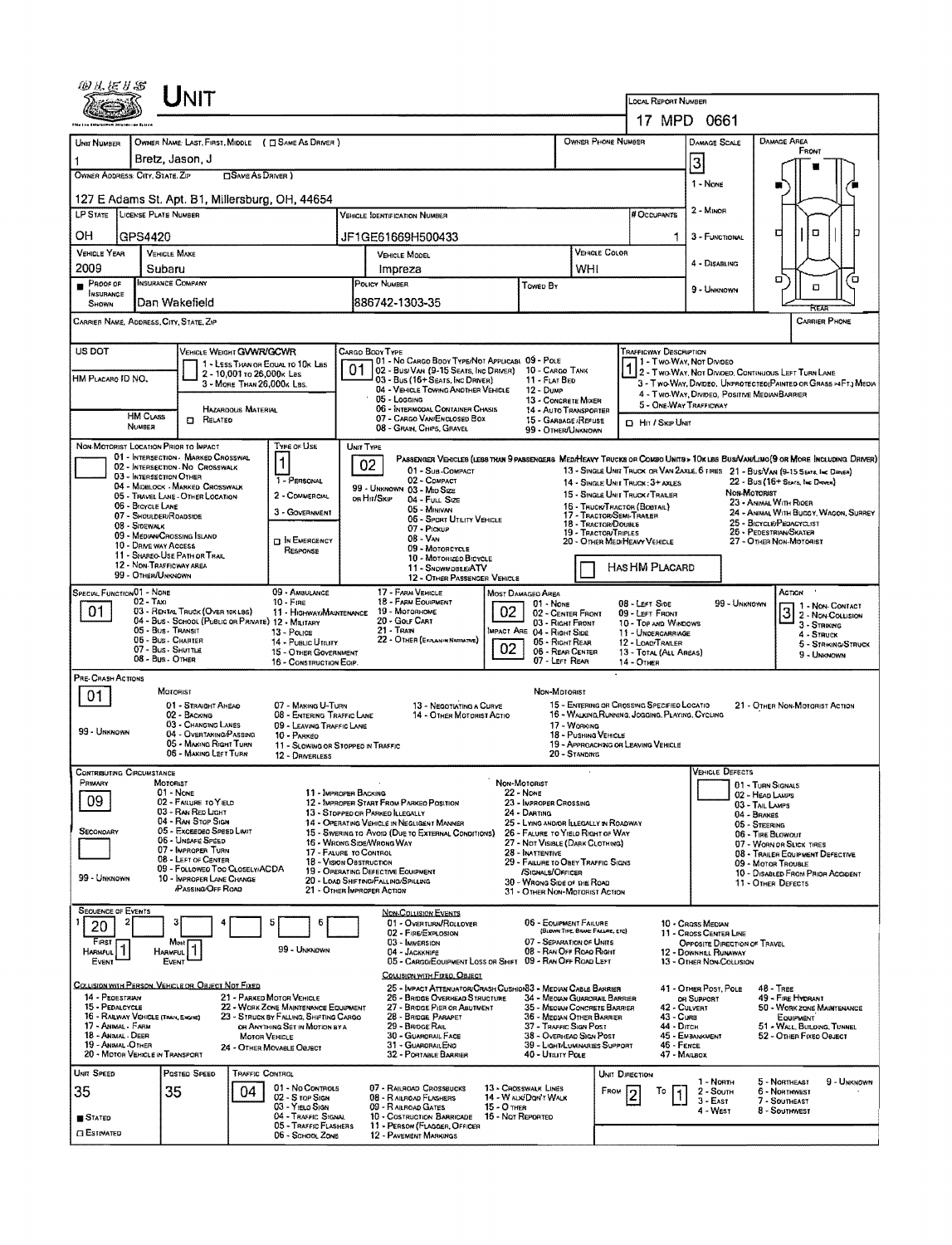|                                                                                                                                                                                                                                      | ${\sf UnIT}$                                                                                                                                                                                                                                                                               |                                                                                                                                                                                                              |                                                                                                                                                                                                                                                                                                                                                                                                       |                                                                                                                                                                |                                                                                                                                                                                                      |                                                                                                                                                                                       |                                                                                                                                                                                                                                                                                                                                                                                                                            |                                                                                                                                                                                                                                                               |  |  |  |
|--------------------------------------------------------------------------------------------------------------------------------------------------------------------------------------------------------------------------------------|--------------------------------------------------------------------------------------------------------------------------------------------------------------------------------------------------------------------------------------------------------------------------------------------|--------------------------------------------------------------------------------------------------------------------------------------------------------------------------------------------------------------|-------------------------------------------------------------------------------------------------------------------------------------------------------------------------------------------------------------------------------------------------------------------------------------------------------------------------------------------------------------------------------------------------------|----------------------------------------------------------------------------------------------------------------------------------------------------------------|------------------------------------------------------------------------------------------------------------------------------------------------------------------------------------------------------|---------------------------------------------------------------------------------------------------------------------------------------------------------------------------------------|----------------------------------------------------------------------------------------------------------------------------------------------------------------------------------------------------------------------------------------------------------------------------------------------------------------------------------------------------------------------------------------------------------------------------|---------------------------------------------------------------------------------------------------------------------------------------------------------------------------------------------------------------------------------------------------------------|--|--|--|
|                                                                                                                                                                                                                                      |                                                                                                                                                                                                                                                                                            |                                                                                                                                                                                                              |                                                                                                                                                                                                                                                                                                                                                                                                       |                                                                                                                                                                |                                                                                                                                                                                                      | LOCAL REPORT NUMBER                                                                                                                                                                   | 17 MPD 0661                                                                                                                                                                                                                                                                                                                                                                                                                |                                                                                                                                                                                                                                                               |  |  |  |
| UNIT NUMBER                                                                                                                                                                                                                          |                                                                                                                                                                                                                                                                                            | OWNER NAME: LAST, FIRST, MIDDLE ( C SAME AS DRIVER )                                                                                                                                                         |                                                                                                                                                                                                                                                                                                                                                                                                       |                                                                                                                                                                |                                                                                                                                                                                                      | OWNER PHONE NUMBER                                                                                                                                                                    | <b>DAMAGE SCALE</b>                                                                                                                                                                                                                                                                                                                                                                                                        | <b>DAMAGE AREA</b>                                                                                                                                                                                                                                            |  |  |  |
| $\overline{c}$                                                                                                                                                                                                                       | Mast. Monroe. A                                                                                                                                                                                                                                                                            |                                                                                                                                                                                                              |                                                                                                                                                                                                                                                                                                                                                                                                       |                                                                                                                                                                |                                                                                                                                                                                                      |                                                                                                                                                                                       | $\overline{2}$                                                                                                                                                                                                                                                                                                                                                                                                             | FRONT                                                                                                                                                                                                                                                         |  |  |  |
| OWNER ADDRESS: CITY, STATE, ZIP                                                                                                                                                                                                      |                                                                                                                                                                                                                                                                                            | <b>OSAME AS DRIVER</b> )                                                                                                                                                                                     |                                                                                                                                                                                                                                                                                                                                                                                                       |                                                                                                                                                                |                                                                                                                                                                                                      |                                                                                                                                                                                       | 1 - NONE                                                                                                                                                                                                                                                                                                                                                                                                                   | α<br>□                                                                                                                                                                                                                                                        |  |  |  |
| 8111 Frease Rd., Fredericksburg, OH, 44627                                                                                                                                                                                           |                                                                                                                                                                                                                                                                                            |                                                                                                                                                                                                              |                                                                                                                                                                                                                                                                                                                                                                                                       |                                                                                                                                                                |                                                                                                                                                                                                      |                                                                                                                                                                                       |                                                                                                                                                                                                                                                                                                                                                                                                                            |                                                                                                                                                                                                                                                               |  |  |  |
| LP STATE LICENSE PLATE NUMBER                                                                                                                                                                                                        |                                                                                                                                                                                                                                                                                            |                                                                                                                                                                                                              | <b>VEHICLE IDENTIFICATION NUMBER</b>                                                                                                                                                                                                                                                                                                                                                                  |                                                                                                                                                                |                                                                                                                                                                                                      | <b># Occupants</b>                                                                                                                                                                    | 2 - Minor                                                                                                                                                                                                                                                                                                                                                                                                                  |                                                                                                                                                                                                                                                               |  |  |  |
| OН<br>GFL8059<br><b>VEHICLE YEAR</b>                                                                                                                                                                                                 | <b>VEHICLE MAKE</b>                                                                                                                                                                                                                                                                        |                                                                                                                                                                                                              | 1G1AM18B287159330<br>VEHICLE MODEL                                                                                                                                                                                                                                                                                                                                                                    |                                                                                                                                                                | VEHICLE COLOR                                                                                                                                                                                        |                                                                                                                                                                                       | 3 - FUNCTIONAL                                                                                                                                                                                                                                                                                                                                                                                                             | O<br>о                                                                                                                                                                                                                                                        |  |  |  |
| 2008                                                                                                                                                                                                                                 | Chevrolet                                                                                                                                                                                                                                                                                  |                                                                                                                                                                                                              | Cobalt                                                                                                                                                                                                                                                                                                                                                                                                | <b>BLK</b>                                                                                                                                                     |                                                                                                                                                                                                      | 4 - DISABLING                                                                                                                                                                         |                                                                                                                                                                                                                                                                                                                                                                                                                            |                                                                                                                                                                                                                                                               |  |  |  |
| $P$ ROOF OF<br>INSURANCE                                                                                                                                                                                                             | <b>INSURANCE COMPANY</b>                                                                                                                                                                                                                                                                   |                                                                                                                                                                                                              | POLICY NUMBER                                                                                                                                                                                                                                                                                                                                                                                         | TOWED BY                                                                                                                                                       |                                                                                                                                                                                                      |                                                                                                                                                                                       | 9 - UNKNOWN                                                                                                                                                                                                                                                                                                                                                                                                                | □<br>้ต                                                                                                                                                                                                                                                       |  |  |  |
| SHOWN<br>CARRIER NAME, ADDRESS, CITY, STATE, ZIP                                                                                                                                                                                     | State Farm                                                                                                                                                                                                                                                                                 |                                                                                                                                                                                                              | 8620490-E03-35                                                                                                                                                                                                                                                                                                                                                                                        |                                                                                                                                                                |                                                                                                                                                                                                      |                                                                                                                                                                                       |                                                                                                                                                                                                                                                                                                                                                                                                                            | <b>CARRIER PHONE</b>                                                                                                                                                                                                                                          |  |  |  |
|                                                                                                                                                                                                                                      |                                                                                                                                                                                                                                                                                            |                                                                                                                                                                                                              |                                                                                                                                                                                                                                                                                                                                                                                                       |                                                                                                                                                                |                                                                                                                                                                                                      |                                                                                                                                                                                       |                                                                                                                                                                                                                                                                                                                                                                                                                            |                                                                                                                                                                                                                                                               |  |  |  |
| US DOT<br>HM PLACARO ID NO.                                                                                                                                                                                                          |                                                                                                                                                                                                                                                                                            | VEHICLE WEIGHT GVWR/GCWR<br>1 - LESS THAN OR EQUAL TO 10K LBS<br>2 - 10,001 to 26,000x Las<br>3 - MORE THAN 26.000K LBS.                                                                                     | CARGO BODY TYPE<br>01 - No CARGO BODY TYPE/NOT APPLICABL 09 - POLE<br>01<br>102 - Bus/Van (9-15 Seats, Inc Driver) 10 - Cargo Tank<br>03 - Bus (16+ Seats, Inc Driver)<br>04 - VEHICLE TOWING ANOTHER VEHICLE<br>05 - Logging                                                                                                                                                                         | 11 - FLAT BED<br>12 - Dump                                                                                                                                     | 13 - CONCRETE MIXER                                                                                                                                                                                  | TRAFFICWAY DESCRIPTION                                                                                                                                                                | 1 - T WO-WAY, NOT DIVIDED<br>1 2 - T WO-WAY, NOT DIVIDEO, CONTINUDUS LEFT TURN LANE<br>3 - Two-Way, Divided, UNPROTECTED(PAINTED OR GRASS >4FT.) MEOIA<br>4 - Two-Way, Divideo, Positive Median Barrier                                                                                                                                                                                                                    |                                                                                                                                                                                                                                                               |  |  |  |
| HAZARDOUS MATERIAL<br><b>HM CLASS</b><br><b>D</b> RELATED                                                                                                                                                                            |                                                                                                                                                                                                                                                                                            |                                                                                                                                                                                                              | 06 - INTERMODAL CONTAINER CHASIS<br>07 - CARGO VAN/ENCLOSED BOX                                                                                                                                                                                                                                                                                                                                       |                                                                                                                                                                | 14 - AUTO TRANSPORTER<br>15 - GARBAGE/REFUSE                                                                                                                                                         | 5 - ONE-WAY TRAFFICWAY<br><b>CI Hr / SKIP UNIT</b>                                                                                                                                    |                                                                                                                                                                                                                                                                                                                                                                                                                            |                                                                                                                                                                                                                                                               |  |  |  |
| NUMBER<br>NON-MOTORIST LOCATION PRIOR TO IMPACT                                                                                                                                                                                      |                                                                                                                                                                                                                                                                                            | Type or Use                                                                                                                                                                                                  | 08 - GRAIN, CHIPS, GRAVEL<br>UNIT TYPE                                                                                                                                                                                                                                                                                                                                                                |                                                                                                                                                                | 99 - OTHER/UNKNOWN                                                                                                                                                                                   |                                                                                                                                                                                       |                                                                                                                                                                                                                                                                                                                                                                                                                            |                                                                                                                                                                                                                                                               |  |  |  |
| 03 - INTERSECTION OTHER<br>06 - BICYCLE LANE<br>07 - SHOULDER/ROADSIDE<br>08 - SIDEWALK<br>10 - DRIVE WAY ACCESS<br>99 - OTHER/UNKNOWN                                                                                               | 01 - INTERSECTION - MARKED CROSSWAL<br>02 - INTERSECTION - NO CROSSWALK<br>04 - MIDBLOCK - MARKED CROSSWALK<br>05 - TRAVEL LANE - OTHER LOCATION<br>09 - Median/Crossing Island<br>11 - SHAREO-USE PATH OR TRAIL<br>12 - NON-TRAFFICWAY AREA                                               | 1 - PERSONAL<br>2 - COMMERCIAL<br>3 - GOVERNMENT<br>IN EMERGENCY<br>RESPONSE                                                                                                                                 | 01<br>01 - Sub COMPACT<br>02 - COMPACT<br>99 - UNKNOWN 03 - MID SIZE<br>on Hir/Skip<br>04 - Fuu, Size<br>05 - MINIVAN<br>06 - SPORT UTILITY VEHICLE<br>07 - Pickup<br>$08 - V_{AN}$<br>09 - MOTORCYCLE<br>10 - MOTORIZED BICYCLE<br>11 - SNOWMOBILE/ATV<br>12 - OTHER PASSENGER VEHICLE                                                                                                               |                                                                                                                                                                | 18 - TRACTOR/DOUBLE<br>19 - TRACTOR/TRIPLES                                                                                                                                                          | . 14 - SINGLE UNIT TRUCK: 3+ AXLES<br>15 - SINGLE UNIT TRUCK / TRAILER<br>16 - TRUCK/TRACTOR (BOBTAL).<br>17 - TRACTOR/SEMI-TRAILER<br>20 - OTHER MEDIMEAVY VEHICLE<br>HAS HM PLACARD | Passenger Venicles (less than 9 passengers Med/Heavy Trucks or Combo Units > 10k lbs Bus/Van/Limo(9 or More Including Driver)<br>13 - SINGLE UNIT TRUCK OR VAN ZAXLE, 6 TIRES 21 - BUS/VAN (9-15 SEATS, INC DRIVER)<br>22 - BUS (16+ SEATS, INC DRIVER)<br>Non-Motoriet<br>23 - ANMAL WITH RIDER<br>24 - ANIMAL WITH BUGGY, WAGON, SURREY<br>25 - BICYCLE/PEDACYCLIST<br>26 - PEDESTRIAN/SKATER<br>27 - OTHER NON-MOTORIST |                                                                                                                                                                                                                                                               |  |  |  |
| SPECIAL FUNCTION 01 - NONE<br>$02 - TAXI$<br>01                                                                                                                                                                                      | 03 - RENTAL TRUCK (OVER 10KLBS)<br>05 - Bus - Transit<br>06 - Bus - Charter<br>07 - Bus - SHUTTLE<br>08 - Bus - OTHER                                                                                                                                                                      | 09 - AMBULANCE<br>$10 - F_{IRE}$<br>11 - HIGHWAY/MAINTENANCE<br>04 - BUS - SCHOOL (PUBLIC OR PRIVATE) 12 - MILITARY<br>13 - Pouce<br>14 - PUBLIC UTILITY<br>15 - OTHER GOVERNMENT<br>16 - CONSTRUCTION EQIP. | 17 - FARM VEHICLE<br>18 - FARM EQUIPMENT<br>19 - MOTORHOME<br>20 - GOLF CART<br>21 - TRAIN<br>22 - OTHER (EKHANIN NARRATIVE)                                                                                                                                                                                                                                                                          | MOST DAMAGED AREA<br>01 - NONE<br>02 - CENTER FRONT<br>03 - Right FRONT<br>IMPACT ARE 04 - RIGHT SIDE<br>05 - Right Rear<br>06 - REAR CENTER<br>07 - LEFT REAR | 08 - LEFT SIDE<br>09 - LEFT FRONT<br>10 - TOP AND WINDOWS<br>11 - UNDERCARRIAGE<br>12 - LOAD/TRAILER<br>13 - TOTAL (ALL AREAS)<br>14 - OTHER                                                         | 99 - Unknown                                                                                                                                                                          | Action<br>1- Non-Contact<br>2 - Non-Collision<br>3 - STRIKING<br>$4 -$ STRUCK<br>5 - STRIKING/STRUCK<br>9 - UNKNOWN                                                                                                                                                                                                                                                                                                        |                                                                                                                                                                                                                                                               |  |  |  |
| PRE-CRASH ACTIONS<br>11<br>99 - UNKNOWN                                                                                                                                                                                              | MOTORIST<br>01 - STRAIGHT AHEAD<br>02 - BACKING<br>03 - Changing Lanes<br>04 - OVERTAKING/PASSING<br>05 - MAKING RIGHT TURN<br>06 - MAKING LEFT TURN                                                                                                                                       | 07 - MAKING U-TURN<br>08 - ENTERING TRAFFIC LANE<br>09 - LEAVING TRAFFIC LANE<br>10 - PARKED<br>12 - DRIVERLESS                                                                                              | 13 - NEGOTIATING A CURVE<br>14 - OTHER MOTORIST ACTIO<br>11 - Slowing or Stopped in Traffic                                                                                                                                                                                                                                                                                                           |                                                                                                                                                                | NON-MOTORIST<br>17 - WORKING<br>18 - PUSHING VEHICLE<br>20 - Standing                                                                                                                                | 15 - ENTERING OR CROSSING SPECIFIED LOCATIO<br>16 - WALKING, RUNNING, JOGGING, PLAYING, CYCLING<br>19 - APPROACHING OR LEAVING VEHICLE                                                |                                                                                                                                                                                                                                                                                                                                                                                                                            | 21 - OTHER NON-MOTORIST ACTION                                                                                                                                                                                                                                |  |  |  |
| <b>CONTRIBUTING CIRCUMSTANCE</b><br>PRIMARY<br>01<br>SECONDARY<br>99 - UNKNOWN                                                                                                                                                       | <b>MOTORIST</b><br>01 - None<br>02 - FAILURE TO YIELD<br>03 - RAN RED LIGHT<br>04 - RAN STOP SIGN<br>05 - Exceeded Speed Limit<br>06 - UNSAFE SPEED<br>07 - IMPROPER TURN<br>08 - LEFT OF CENTER<br>09 - FOLLOWED TOO CLOSELY/ACDA<br>10 - IMPROPER LANE CHANGE<br><b>PASSING/OFF ROAD</b> |                                                                                                                                                                                                              | 11 - IMPROPER BACKING<br>12 - IMPROPER START FROM PARKEO POSITION<br>13 - STOPPEO OR PARKED LLEGALLY<br>14 - OPERATING VEHICLE IN NEGLIGENT MANNER<br>15 - Swering to Avdid (DUE to External Conditions)<br>16 - Wrong Side/Wrong Way<br>17 - FALURE TO CONTROL<br>18 - VISION OBSTRUCTION<br>19 - OPERATING DEFECTIVE EQUIPMENT<br>20 - LOAD SHIFTING/FALLING/SPILLING<br>21 - OTHER IMPROPER ACTION | NON-MOTORIST<br>22 - None<br>23 - IMPROPER CROSSING<br>24 - DARTING<br>26 - FALURE TO YIELD RIGHT OF WAY<br>28 - INATTENTIVE<br>/SIGNALS/OFFICER               | 25 - LYING AND/OR ILLEGALLY IN ROADWAY<br>27 - NOT VISIBLE (DARK CLOTHING)<br>29 - FAILURE TO OBEY TRAFFIC SIGNS<br>30 - WRONG SIDE OF THE ROAD<br>31 - OTHER NON-MOTORIST ACTION                    |                                                                                                                                                                                       | <b>VEHICLE DEFECTS</b>                                                                                                                                                                                                                                                                                                                                                                                                     | 01 - TURN SIGNALS<br>02 - HEAD LAMPS<br>03 - TAIL LAMPS<br>04 - BRAKES<br>05 - STEERING<br>06 - TIRE BLOWOUT<br>07 - WORN OR SLICK TIRES<br>08 - TRAILER EQUIPMENT DEFECTIVE<br>09 - MOTOR TROUBLE<br>10 - DISABLED FROM PRIOR ACCIDENT<br>11 - OTHER DEFECTS |  |  |  |
| <b>SEQUENCE OF EVENTS</b><br>20<br>First<br>HARMFUL<br>EVENT                                                                                                                                                                         | Most<br>Harmful<br>EVENT                                                                                                                                                                                                                                                                   | 5<br>6<br>99 - UNKNOWN                                                                                                                                                                                       | <b>NON-COLLISION EVENTS</b><br>01 - OVERTURN/ROLLOVER<br>02 - FIRE/EXPLOSION<br>03 - IMMERSION<br>04 - JACKKNIFE<br>05 - CARGO/EQUIPMENT LOSS OR SHIFT 09 - RAN OFF ROAD LEFT<br>COLLISION WITH FIXED, OBJECT                                                                                                                                                                                         |                                                                                                                                                                | 06 - EQUIPMENT FAILURE<br>(BLOWN TIRE, BRAKE FAILURE, ETC)<br>07 - SEPARATION OF UNITS<br>08 - RAN OFF ROAD RIGHT                                                                                    |                                                                                                                                                                                       | 10 - Cross Meoran<br>11 - CROSS CENTER LINE<br>OPPOSITE DIRECTION OF TRAVEL<br>12 - DOWNHILL RUNAWAY<br>13 - OTHER NON-COLLISION                                                                                                                                                                                                                                                                                           |                                                                                                                                                                                                                                                               |  |  |  |
| COLLISION WITH PERSON, VEHICLE OR OBJECT NOT FIXED<br>14 - PEDESTRIAN<br>15 - PEOALCYCLE<br>16 - RAILWAY VEHICLE (TRAIN, ENGINE)<br>17 - ANIMAL - FARM<br>18 - Animal - Deer<br>19 - ANIMAL OTHER<br>20 - MOTOR VEHICLE IN TRANSPORT |                                                                                                                                                                                                                                                                                            | 21 - PARKEO MOTOR VEHICLE<br>22 - WORK ZONE MAINTENANCE EQUIPMENT<br>23 - STRUCK BY FALLING, SHIFTING CARGO<br>OR ANYTHING SET IN MOTION BY A<br><b>MOTOR VEHICLE</b><br>24 - Отнея Моулаце Овлест           | 25 - IMPACT ATTENUATOR/CRASH CUSHION83 - MEDIAN CABLE BARRIER<br>26 - BRIDGE OVERHEAD STRUCTURE<br>27 - BRIDDE PIER OR ABUTMENT<br>28 - Bridge Parapet<br>29 - Bridge Rail<br>30 - GUARDRAL FACE<br>31 - GUARDRAILEND<br>32 - PORTABLE BARRIER                                                                                                                                                        |                                                                                                                                                                | 34 - Median Guardrail Barrier<br>35 - MEDIAN CONCRETE BARRIER<br>36 - MEOWN OTHER BARRIER<br>37 - TRAFFIC SIGN POST<br>38 - OVERHEAD SIGN POST<br>39 - LIGHT/LUMINARIES SUPPORT<br>40 - UTILITY POLE | 43 - Cuns<br>44 - Опсн<br>$46 -$ FENCE                                                                                                                                                | 41 - OTHER POST, POLE<br>or Support<br>42 - CULVERT<br>45 - EMBANKMENT<br>47 - MALBOX                                                                                                                                                                                                                                                                                                                                      | $48 - TREE$<br>49 - Fire Hydrant<br>50 - WORK ZONE MAINTENANCE<br>EQUIPMENT<br>51 - WALL, BULDING, TUNNEL<br>52 - Отнен Fixeo Овлест                                                                                                                          |  |  |  |
| UNIT SPEED<br>25<br>$\square$ Stated<br><b>ESTIMATED</b>                                                                                                                                                                             | Posted Speed<br>35                                                                                                                                                                                                                                                                         | TRAFFIC CONTROL<br>01 - No CONTROLS<br>04<br>02 - S TOP SIGN<br>03 - YIELD SIGN<br>04 - TRAFFIC SIGNAL<br>05 - TRAFFIC FLASHERS<br>06 - SCHOOL ZONE                                                          | 07 - RALROAD CROSSBUCKS<br>08 - RAILROAD FLASHERS<br>09 - RALROAD GATES<br>10 - COSTRUCTION BARRICADE<br>11 - PERSON (FLAGGER, OFFICER<br><b>12 - PAVEMENT MARKINGS</b>                                                                                                                                                                                                                               | 13 - CROSSWALK LINES<br>14 - Walk/Don't Walk<br>15 - O THER<br>16 - Not Reported                                                                               |                                                                                                                                                                                                      | UNIT DIRECTION<br>FROM<br>Тo                                                                                                                                                          | 1 - North<br>2 - South<br>$3 - EAST$<br>4 - WEST                                                                                                                                                                                                                                                                                                                                                                           | 5 - NORTHEAST<br>9 - UNKNOWN<br><b>6 - NORTHWEST</b><br>7 - SOUTHEAST<br>8 - Southwest                                                                                                                                                                        |  |  |  |

 $\hat{\boldsymbol{\beta}}$ 

 $\mathcal{L}^{\text{max}}_{\text{max}}$  and  $\mathcal{L}^{\text{max}}_{\text{max}}$ 

 $\sim 100$